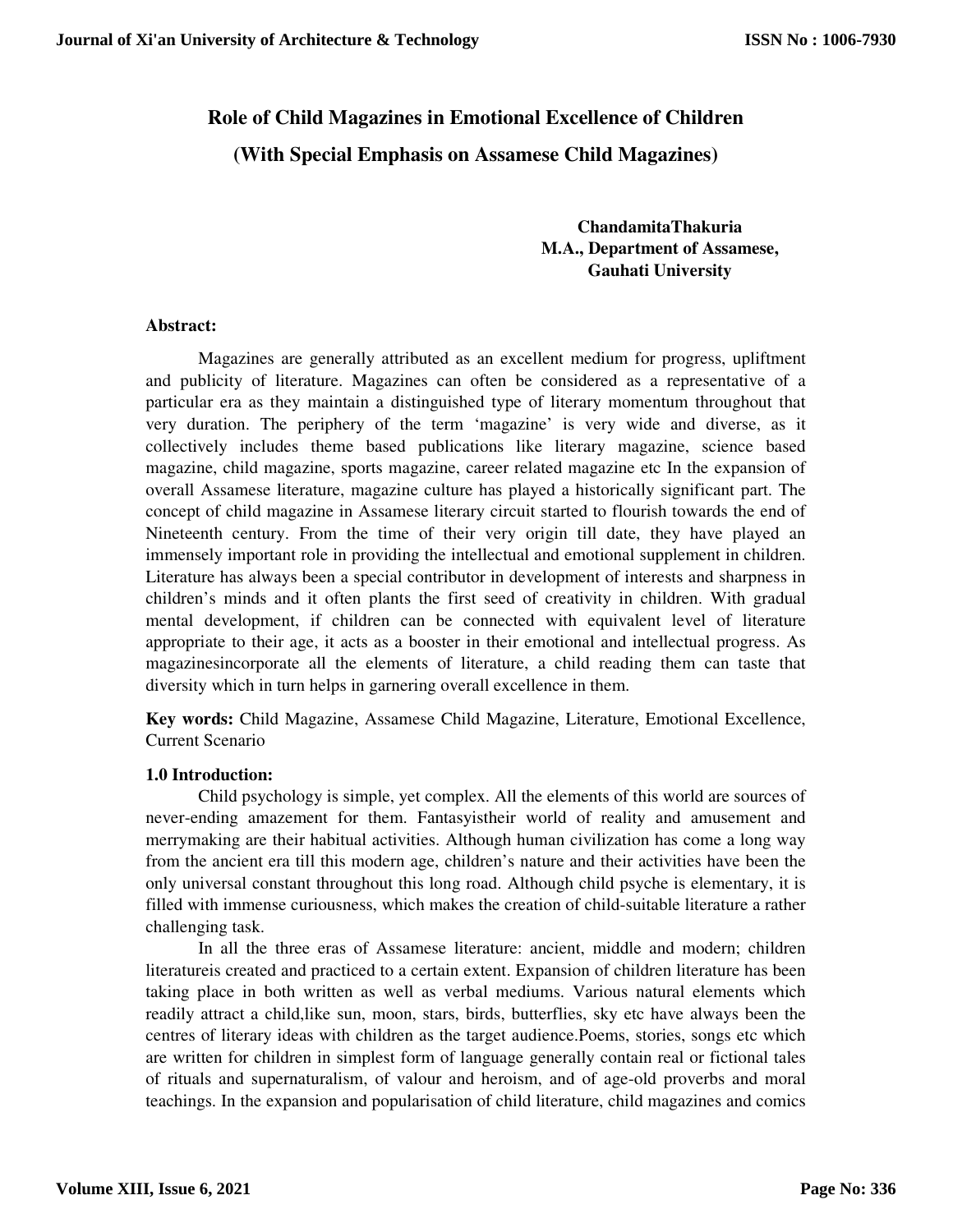has been playing a pivotal role. A single child magazine includes various sections like stories, tales, poems, puzzles, science writings, question-answers, jokes, translated contents etc and hence it can be considered as a very reliable tool of knowledge accumulation and entertainment for a child. Child magazines published from the time of initiation of modern Assamese literature have a very glorious history. Decades after decades, those magazines are serving the literary needs of children's minds and are helping in rise of literary talents in generations of future writers. This is one of the special aspects of the contributions made by the child magazines.

## **1.1 Objective of the Research:**

The main objectives of this research paper are listed as follows:

- (a) To analyse the importance of literature in intellectual and emotional development of children,
- (b) To discuss the significance and role of magazines as a medium of literature,
- (c) To summarize the past history of child magazines and to deduce their relevance in the current timeline.

## **1.2 Methodology:**

While preparing the research paper, mainly the descriptive method is used with occasional utilisation of analytical method as required.

## **1.3 Range of the Study:**

This research paper aims to summarize the universal importance of child magazines. But for the convenience of this discussion, the history of Assamese child magazines and their relevance in the current context is tried to be analysed here.

## **2.1 Main Discussion:**

If the growth and development of children from their infant stage is noticed, it becomes quite evident that children generally develops their behaviour by following the natural surroundings around them. Within the first year, a child learns to respond with a word or two,and gradually starts to capture the language which he or she keeps hearing from his or her immediate family members. With this language, children learns to construct sentences, to dream and to imagine. A normal child simultaneously learns to capturethe language andphysically moves from one place to another. Hence while observing the surrounding natural elements by walking or running, children can express their imagination and curious mind. Children get the opportunity to indirectly attach themselves with literature right from their birth. To console the child, the custom of singing lullaby or telling stories by mother or an immediate family member has been in use in our society since ages. The subject matter of these songs or stories are generally filled with animals, sun-moon-stars, various elements of supernatural world etcWhen a child learns to identify letters and initiates formal education, then along with development of listening and speaking skills, progress in reading and writing skills also take place. In this context, textbooks generally play the major role. In the period of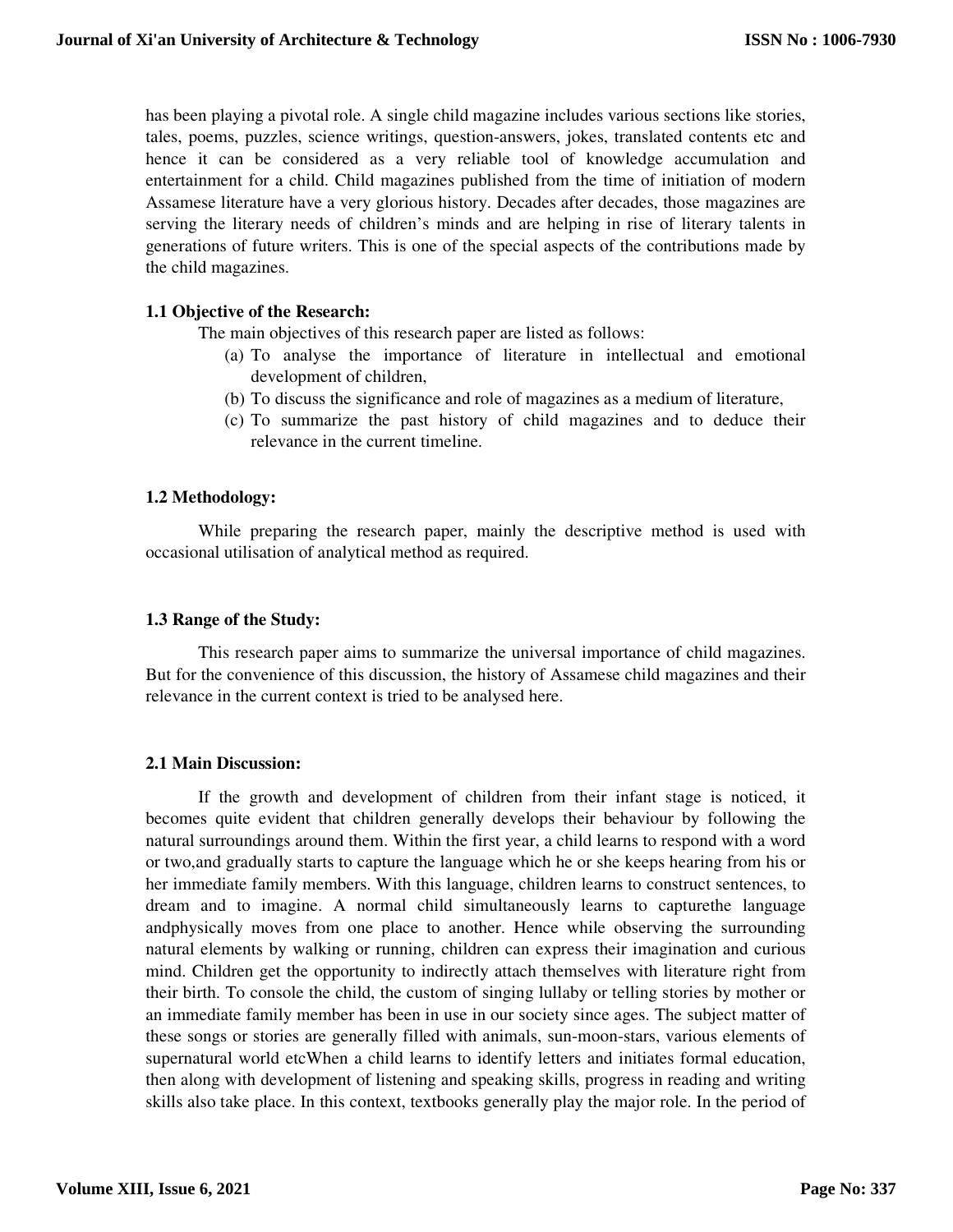linguistic development in children, it is utmost necessary to introduce them to creative literature. Although various tricks have to be deployed to generate and nurture their interests in literature. In doing that, various child magazines and comic books help to a great extent. If one observes the index of a child magazine, it can be seen that the magazine contains a plethora of segments such as poems, stories, pictures, stories through images, moral teachings, science stories, comical essays etc Although interests vary from child to child, this diverse nature of a child magazine encompasses the variety required for the mental nourishment of each and every child. In addition to the textbook knowledge, when a child develops interest in reading creative literatures, it boosts the gravity of their understanding as well as helps in capturing the multiple skills involved with the process of reading. This also excels the kid's expertise over words and phrases. Besides being introduced with newer wordings, this also helps in learning the use of punctuation marks and intonations. It also enhances a child's command over sentence construction, use of idioms and phrases etcSimilarly, with the vocal reading of poems or rhymes, children get aware of the concept of intonation, thereby developing the artistic nature associated with speaking skills. Various fictional tales incorporated in story books like plants and animals having verbal conversations, people flying in skies using their wings, tales of the fairylands etc act as great source of happiness for children. Connecting these fictional tales with the real world, they often experience the feeling of ecstasy and simultaneously generate a sensation of love for the natural world. Another useful aspect of literature study is the accumulation of knowledge from the moral lessons and advices inherited in various stories. Through these stories, if children can be made familiar with virtues like justice, honesty, helpfulness, humility, brotherhood, friendship etc, it can flourish the moral values and honest behaviours inherently installed inside them. Due to the purest nature of their minds,these moral teachings can easily influence children. Another significant advantage of reading magazines is the nourishment of creativity in children. Moreover when a kid sees poems, prose or paintings of other children getting printed in magazines, it encourages him or her to start writing by himself. These sort of practices ultimately affect the imaginary power or creative prowess of children in positiveways. When children develops the habit of writing, it carry forwards the true literary potential inherited by them. This habit doesn't only benefit a child by developing an interest in creative literature but helps in attaining academic excellence as well. Anyway, proper guidance, co-operation and encouragement of senior family members is utmost necessary in this regards. In some magazines, there exists few columns of translated literature and when a child goes through those contents, he or she obtains the chance to get accustomed to the foreign literary worlds as well. These in turn helps children to get introduced to the foreign literary giants and gives them chances to attain facts and information from those literary cultures.

 Besides these regular segments, some magazines publish columns on general knowledge, scientific discussion etc which helps in keeping children's academic interest intact. This also formulates a corollary between fantasies of children's imaginary land and facts and formulas of real world.As a result, simultaneous progress occurred in the field of academics as wellalongside the entertainment.To generate interest towards literature, language and expressions used in child literature should mandatorily be of basic level. Also age-suited subject-matters, use of proper wordings, rhyme and melodious presentation etc can easily win children's hearts. These aspects should be seriously considered by the writers while composing child literatures.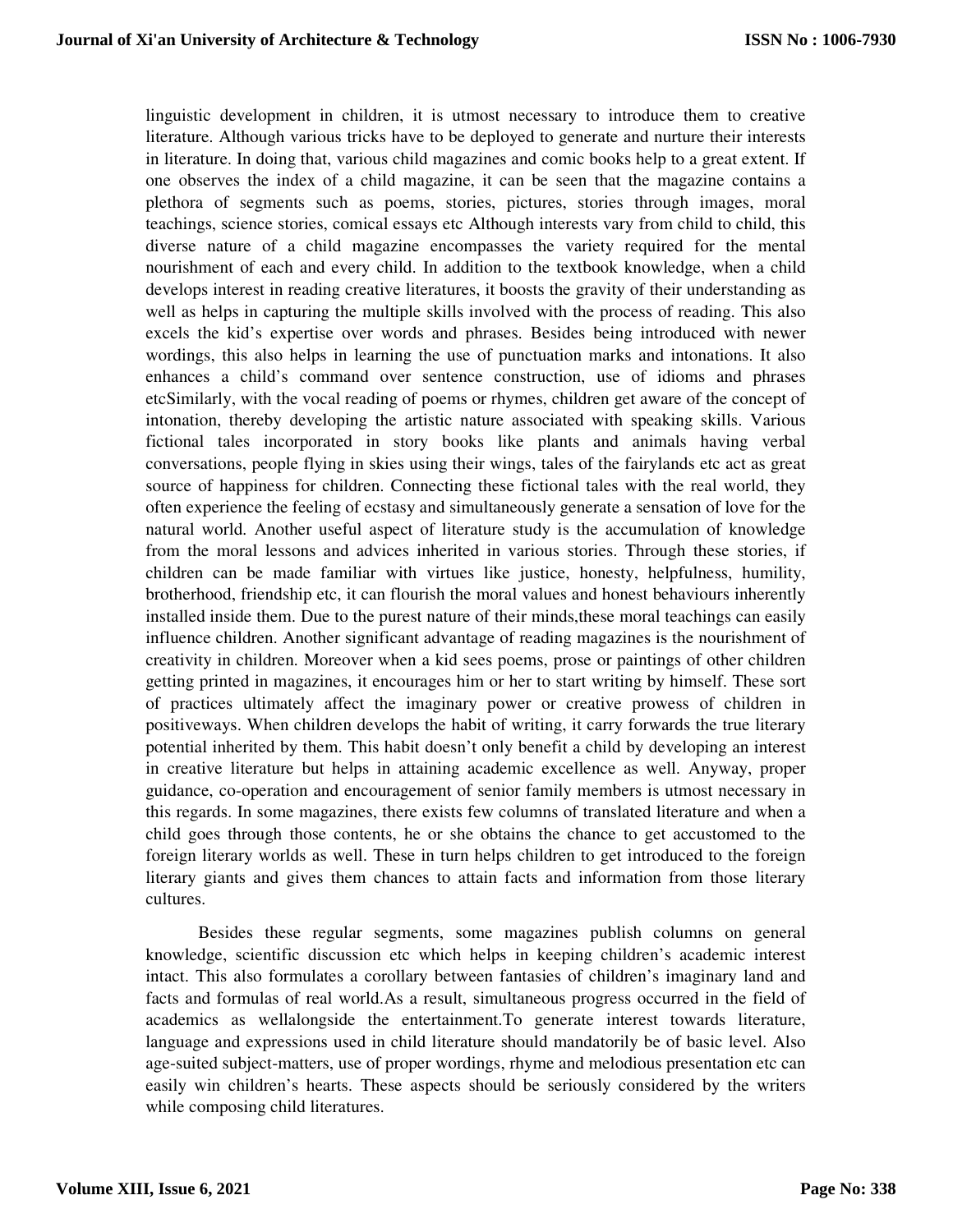With rapid expansion of technology in this third decade of twenty first century, the world is gradually getting converted into a global village. Today's generation is equipped with many modern instruments which give access to the world of entertainment and facts. With irrational availability of smart gadgets like mobile phones, computer, internet sources etc, relationship of human with written literature is experiencing a strain compared to previous time. Naturally, visualisation of a story is preferred over going through it as the former provides more pleasure when compared. Also, a mere google search saves significant amount of time than going through multiple books when one requires to accumulate data on a particular topic. Thus the young generation from this advanced digital age will naturally show affinity towards playing video games or browsing videos in internet platforms rather than reading a book or magazine. Hence the older ones of family have a lot to do to make their kids understand about the benefits and importance of printed letters. In uplifting the intellectual-emotional status in children by nourishing their imaginations, no one can ever deny the importance that paper, magazines, books or comics do have in offer.

## **2.2 A brief glance at the history of Assamese Child Magazine:**

 The history of Assamese child magazines can be traced back till the year 1888. *'Larabandhu'*, edited by KarunabhiramBarua, is cited as the first ever child magazine of Assam. But this publication did not last long. Later in 1916 another magazine *'Akon'*, edited by HemchandraGoswami, was published. This was followed by publication of various magazines in next few years like: *'Moina'* (1923) edited by Raghunath Choudhury, *'Arun'* (1926) edited by MahadebSarmah, *'Pokhila'* (1933) edited by HarendranathSarmah, *'Akon'* (1935) edited by Birinchi Kumar Baruah, *'Rangghor'* (1948), *'Parijat'* (1940) edited by DinanathSarmahetc Other magazines like *'Dipak'*, *'Jonbai'*, *'Mukuta'*etc also attained immense popularity among the children during that period.

 In the later stage, *'Sofura'*(1982) and *'Mouchaq'* (1984) literallybrought new zenith to the field of Assamese child literature. Founding editor of the 'Sofura' magazine was Dr.BhabendraNathSaikia. From its very beginning, this magazine started different segments by emphasising on the interests and choices of Assamese children and thereby received great acceptance amongst them. At present, RupamBaruah is the editor of this magazine. Alongside publishing various fact-based articles on education, science, literature, sports, and plenty of poems, stories, tales etc, this magazine franchise has been conducting different talent search examinations, summer camps and other competitions also, thereby proving as an inspiring source of knowledge and entertainment for children belonging to different age groups. Similarly, SantanuTamuly edited *'Mouchaq'* magazine has also been very active throughout all these years as a knowledge hub and source of happiness for the youngest section of the society. Few other child magazines published in the decade of eighties are: *'Kokadeuta'*, *'Oikyataan'*, *'Jnyan-Bijnyan'*etc Similarly, few science-themed magazines which played a pivotal role in garnering scientific temperament in children are: *'BijnyanJeuti'*, *'BijnyanSofura'*, *'NotunAbishkar'* etc Besides all these magazines, a comic magazine which earned special admiration from children was *'Rongmon'*, edited by PranayBordoloi. Children are always attracted towards sketches, coloured images, cartoonsetc and in *'Rongmon'* comics also, various interesting stories of humans and animals